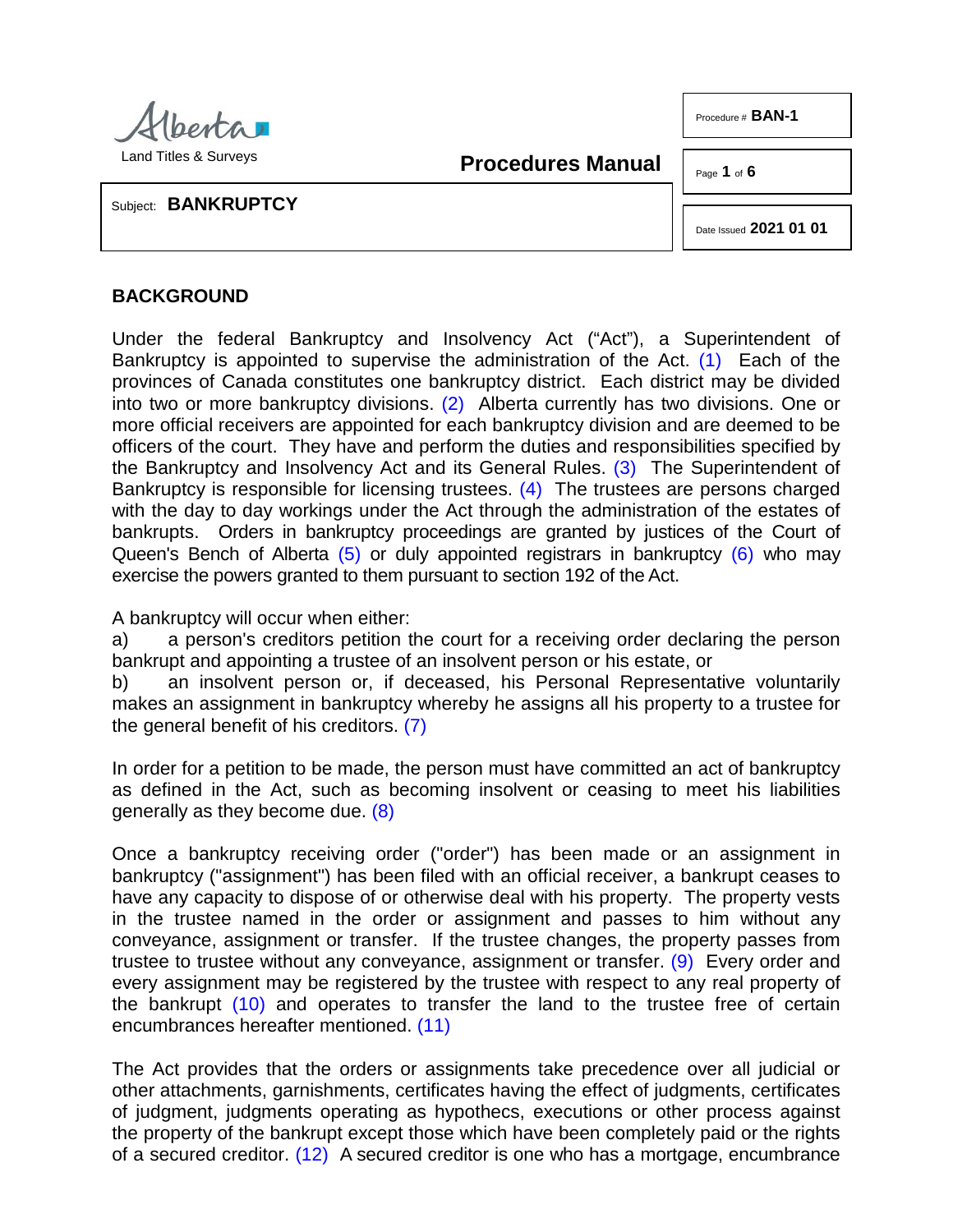<span id="page-1-0"></span>or lien registered against the land. [\(13\)](#page-5-12) Section 136 of the Act establishes a scheme of repayment of creditors. Secured creditors are the highest ranking of the creditors and it is subject to their rights that payments are made by the trustee.

The property of the bankrupt which is to be divided among the creditors includes:

a) all property of the bankrupt at the date of his/her bankruptcy or that will devolve on the bankrupt before his/her discharge from bankruptcy, and

b) such powers in or over or in respect of any property as might have been exercised by the bankrupt for his/her own benefit.

It does not include:

- a) property held by the bankrupt in trust for any other person, or
- <span id="page-1-1"></span>b) any property that is exempt from seizure under the applicable provincial laws [\(14\)](#page-5-13)

The trustee may:

<span id="page-1-3"></span><span id="page-1-2"></span>a) sell or otherwise dispose of part or all of the property of the bankrupt, [\(15\)](#page-5-14) and lease any real property. [\(16\)](#page-5-15)

The Act provides that the trustee may perform these functions with the permission of the inspectors of the estate of the bankrupt who are appointed by the creditors pursuant to the provision of section 116 of the Act. It is established practice to assume that the trustees are acting within their mandate and therefore no verification is made as to whether or not the inspectors have granted their permission to the transaction. All sales of property made by the trustee vest in the purchaser all the legal and equitable estate of the bankrupt therein. [\(17\)](#page-5-16)

<span id="page-1-4"></span>**Interim Receiver** - The Act makes provision for the appointment of a licensed trustee to act as an interim receiver in the following situations:

<span id="page-1-5"></span>a) after the time of the filing of the petition but prior to the making of the receiving order, [\(18\)](#page-5-17) and

<span id="page-1-8"></span><span id="page-1-7"></span><span id="page-1-6"></span>b) after the filing of a proposal of a person to his creditors. [\(19\)](#page-5-18) In these circumstances, the court may grant the trustee acting as an interim receiver such powers as are necessary [\(20\)](#page-5-19) but the order does not automatically vest the debtor's property in the trustee. [\(21\)](#page-5-20) The appointment of an interim receiver does not constitute a "receiving order" as that term is used in section 70. A certified copy of an order appointing an interim receiver may be presented for registration if It expressly grants any powers to deal with registered property interests.

## **REGISTRATION PROCEDURE**

<span id="page-1-9"></span>1. An order appointing a trustee in bankruptcy [\(FORM 91\)](http://www.servicealberta.ca/pdf/ltmanual/BAN-1-FORM91.pdf) must be certified under seal by the registrar in bankruptcy or other officer (e.g., clerk) of the court that made it. (Federal assignments of bankruptcy may not have a seal on their certification.) Court orders granted in any Queen's Bench, Supreme, Superior or Territorial Court in Canada are recognized. [\(22\)](#page-5-21)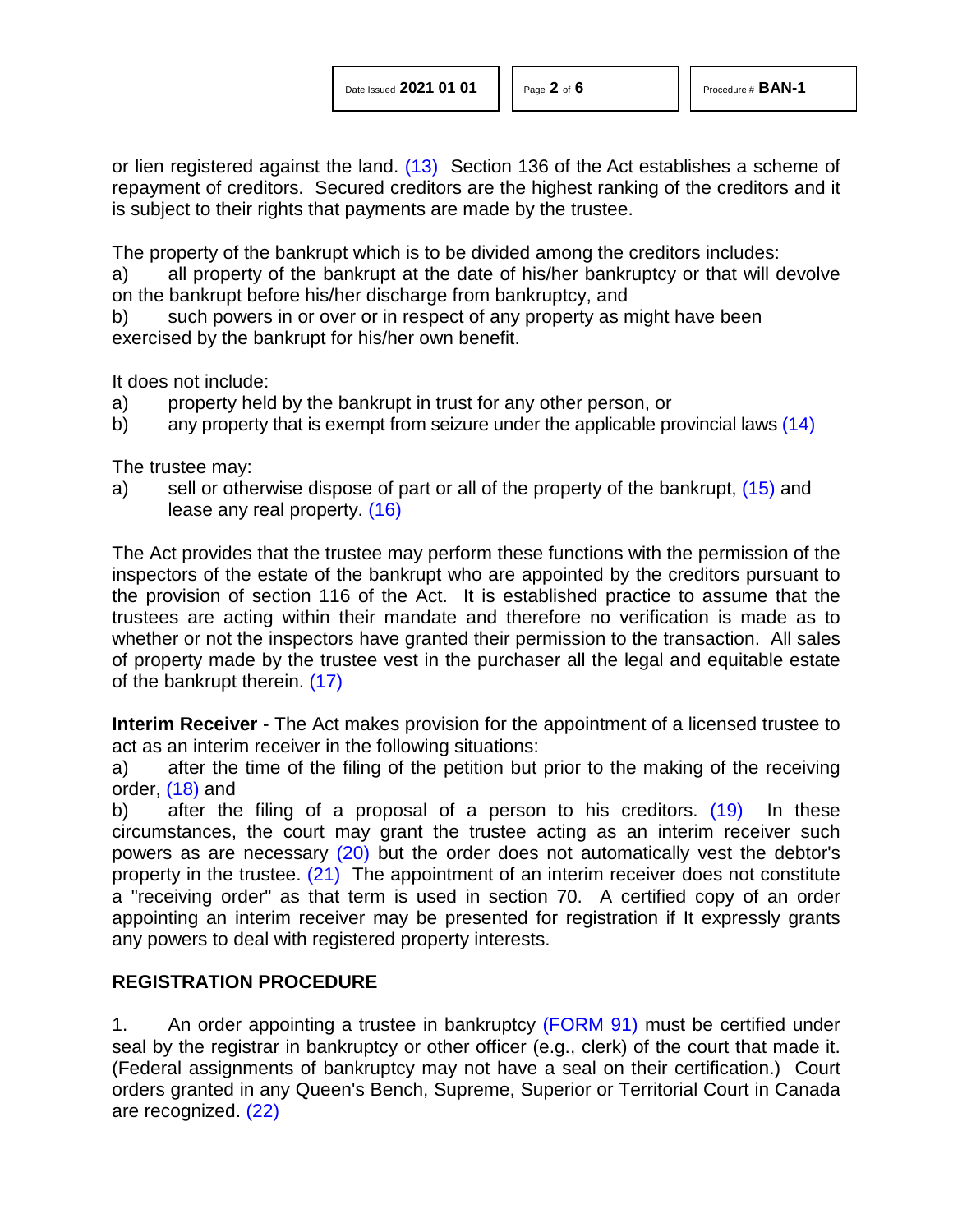<span id="page-2-0"></span>2. An assignment to a trustee [\(FORM 21](http://www.servicealberta.ca/pdf/ltmanual/BAN-1-FORM21.pdf) [or FORM 22\)](http://www.servicealberta.ca/pdf/ltmanual/BAN-1-FORM22.pdf) is acceptable for registration provided it is endorsed with the seal of the official receiver. [\(23\)](#page-5-22) An official receiver's certificate of assignment which is endorsed with the official receiver's seal [\(FORM 35,](http://www.servicealberta.ca/pdf/ltmanual/BAN-1-FORM35.pdf) [FORM 39,](http://www.servicealberta.ca/pdf/ltmanual/BAN-1-FORM39.pdf) [FORM 42,](http://www.servicealberta.ca/pdf/ltmanual/BAN-1-FORM42.pdf) [FORM 44,](http://www.servicealberta.ca/pdf/ltmanual/BAN-1-FORM44.pdf) [FORM 55\)](http://www.servicealberta.ca/pdf/ltmanual/BAN-1-FORM55.pdf) can also be registered and has the same effect as an assignment.

All assignments that are certified a true copy according to the records of the official receiver or that is a certified copy according to the records of the superintendent of bankruptcy are also acceptable.

A bankruptcy trustee is not required to comply with either section 27 or section 191 of the Land Titles Act, R.S.A. 2000, c. L-4.

A full mailing address is required for the bankruptcy trustee.

3. A certificate of the official receiver certifying the appointment of a trustee in bankruptcy is not an acceptable substitute for an assignment or a receiving order.

4. The order or assignment must be registered against specific land. The trustee may subsequently request that it be registered against additional parcels by referring to the Land Titles registration number of the order or assignment. The subsequent request is given a separate registration number which is recorded in the memorandum endorsed on title.

The SPIN2 document type to be used when creating a Document Registration Request (DRR) form is: Bankruptcy

The code used for registration at Land Titles is: BANE

5. The name of a bankrupt individual in an order or assignment should be consistent with the name of the registered owner or the owner of a registered interest. A corporate name must be identical. If the bankrupt's name is not consistent as stated above, then an original letter from the bankruptcy trustee stating what interest the bankrupt has in the land, must accompany the order or assignment. [\(24\)](#page-5-23)

<span id="page-2-1"></span>6. When an order or an assignment is submitted for registration, the trustee may request either of (a) or (b) below:

<span id="page-2-3"></span><span id="page-2-2"></span>a) Transmission of the title or registered interest into his name. [\(25\)](#page-5-24) The official name of the trustee acting in bankruptcy proceedings is "The Trustee of the Estate of *(name of bankrupt),* a bankrupt". [\(26\)](#page-5-25) However, pursuant to section 128 of the Land Titles Act, the trustee is deemed to be the absolute owner of the land or interest and he is shown as owner without reference to his official title.

b) A trustee in bankruptcy may transmit the title or interest to his name at a later date by request on a letter or Document Registration Request Form which is given a registration number.  $(25)$  [Tariff item 11\(4\)](http://www.servicealberta.ca/pdf/ltmanual/APPENDIXI.pdf) is charged for the registration. Compliance with Foreign Ownership of Land is not required.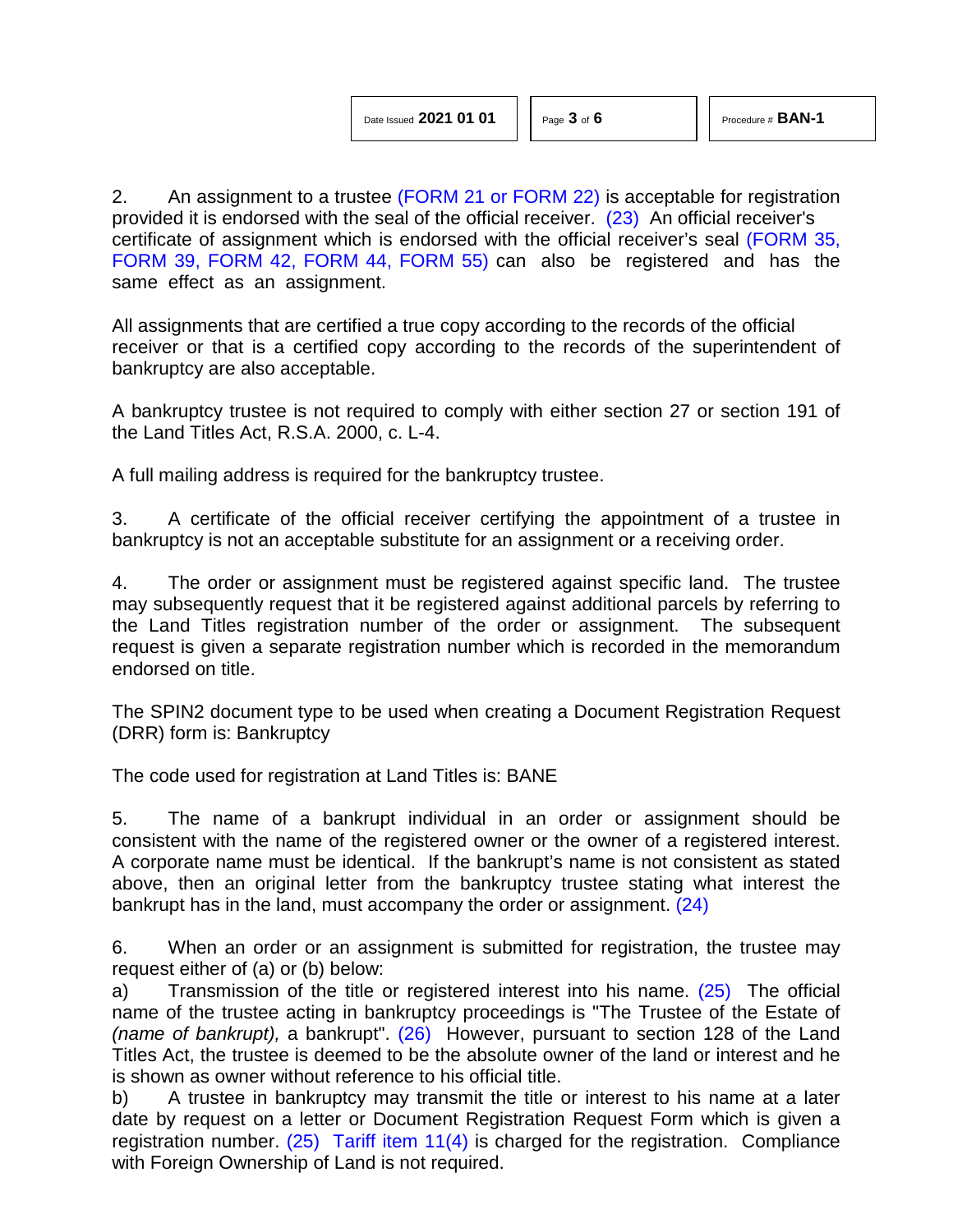7. When title is issued to a trustee in bankruptcy, it is issued free of all writs of enforcement, federal writs of seizure and sale and extent, Workers' Compensation Board certified statements or orders, orders under the Employment Standards Code, decrees nisi of divorce, orders pursuant to the Domestic Relations Act and orders and agreements pursuant to the Maintenance and Recovery Act and the Maintenance and Enforcement Act against the bankrupt. [\(27\)](#page-5-26) All other instruments and caveats are carried forward.

<span id="page-3-0"></span>[Tariff item 11\(4\)](http://www.servicealberta.ca/pdf/ltmanual/APPENDIXI.pdf) is charged for the registration.

<span id="page-3-1"></span>8. **Substitution of Trustee** - The trustee may be substituted by the creditors. [\(28\)](#page-5-27)  If an order or assignment has been registered, the trustee may be substituted by registration of a notice of the substitute trustee's appointment.

<span id="page-3-2"></span>9. **Effect on Joint Tenancy** - An assignment by, or order against, one joint tenant operates to sever the joint tenancy. [\(29\)](#page-5-28) The designation of joint tenancy on the certificate of title is deleted in respect of the bankrupt by registration of a BANT. The designation of the co-ownership is altered such that if there are two joint tenants, each become owners of an undivided one-half interest as tenants in common. If A, B and C are joint tenants and A is bankrupt, A becomes the owner of an undivided 1/3 interest and B and C remain joint tenants as to an undivided 2/3 interest. If the bankruptcy is discharged, the tenancy does not revert back.

<span id="page-3-3"></span>10. **Caveat Or Caution** - The trustee may register a caveat or caution where the order or assignment has not been registered. [\(30\)](#page-5-29) However, the order or assignment must be registered before the trustee can transfer the property.

11. **Transfer by Trustee** - If the title has not been transmitted, a transfer signed by the trustee can be registered without creating a title in the name of the trustee. The bankruptcy endorsement of the order or assignment merges on issuance of a new title to the transferee. The new title also issues free of those interests which would not carry forward to a title issued to the trustee.

12. **Dower** - As land owned by a bankrupt statutorily vests in the trustee and the Dower Act, R.S.A. 2000, c. D-15 must be complied with on a disposition by the owner of land, dower evidence is required in respect of the trustee whether or not the title has been transmitted to him. Where a spouse with dower rights is bankrupt, a consent and acknowledgment can be accepted from the trustee. A Release of Dower Rights by the trustee is also acceptable for registration. [\(31\)](#page-5-30)

<span id="page-3-5"></span><span id="page-3-4"></span>13. **Divesting by Trustee** - The trustee is empowered to divest himself of his interest in the real property of the bankrupt by notice of quit claim or disclaimer. This disclaimer must meet attestation requirements. Such notice operates as a discharge of any documents previously registered. [\(32\)](#page-6-0)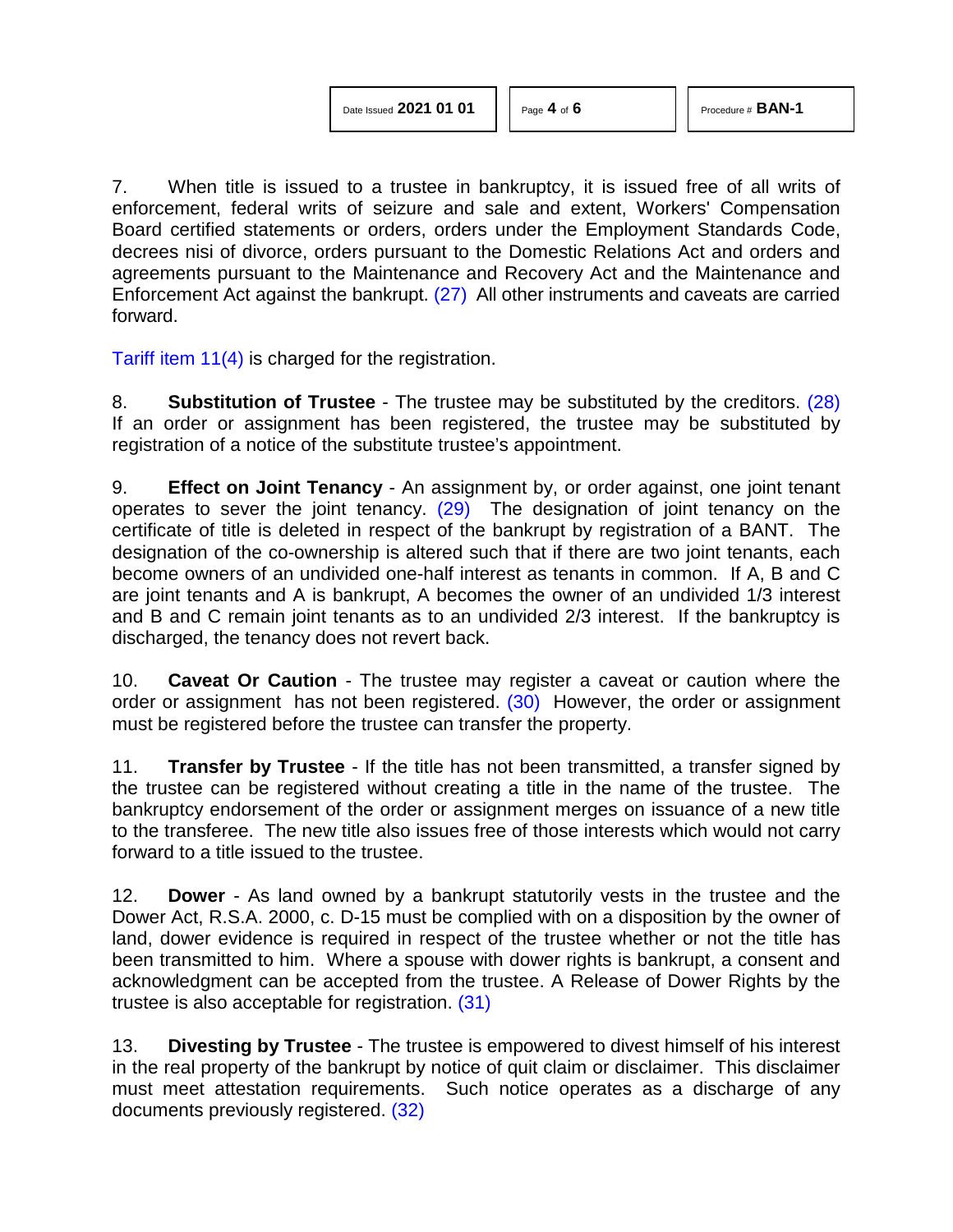<span id="page-4-1"></span><span id="page-4-0"></span>14. **Discharge of Bankrupt** - A certificate of discharge [\(FORM 84](http://www.servicealberta.ca/pdf/ltmanual/BAN-1-FORM84.pdf) [or FORM 85\)](http://www.servicealberta.ca/pdf/ltmanual/BAN-1-FORM85.pdf) or an absolute order of discharge of bankrupt  $(FORM A)$ , executed by the bankruptcy trustee may be registered. The discharge of bankrupt is a court order [\(33\)](#page-6-1) and has the effect of releasing the bankrupt from all claims provable in bankruptcy except, amongst others, any debt or liability for alimony, maintenance or any agreement for spousal or child support. [\(34\)](#page-6-2) The bankruptcy endorsement is discharged under the registration number of the discharge order. Compliance with section 191 of the Land Titles Act is not required. If the title is in the name of the trustee, a properly executed transfer should be provided.

<span id="page-4-2"></span>15. **Consumer Proposals** - Where a consumer proposal is approved or deemed approved by the court, the administrator may where he believes on reasonable grounds that the debtor owns land issue a certificate in respect of the proposal. The certificate operates as a writ of enforcement until the proposal is fully performed. [\(35\)](#page-6-3) The Consumer Proposal must set out an amount, if not; an Affidavit of Value is required pursuant to [tariff item 4.](http://www.servicealberta.ca/pdf/ltmanual/APPENDIXI.pdf)

## **REGISTRATION PROCEDURES - CONSUMER PROPOSALS**

1. The document submitted by the administrator must be labelled "Certificate pursuant to section 66.29 of the Bankruptcy and Insolvency Act".

2. It must identify the administrator and provide their address.

3. It must identify consumer debtor and provide their address.

4. It must state that the consumer proposal is approved or deemed approved by the court.

5. It must be signed under seal of the administrator.

6. It must be accompanied by a Creditor's Statement of Debtor's Land [\(FORM S\).](http://www.servicealberta.ca/pdf/ltmanual/FORMS.pdf)

An endorsement with the following particulars is included:

"Consumer Proposal Certificate pursuant to the Bankruptcy and Insolvency Act"

The SPIN2 document type to be used when creating a Document Registration Request (DRR) form is: Writ of Enforcement

The code used for registration at Land Titles is: WRIT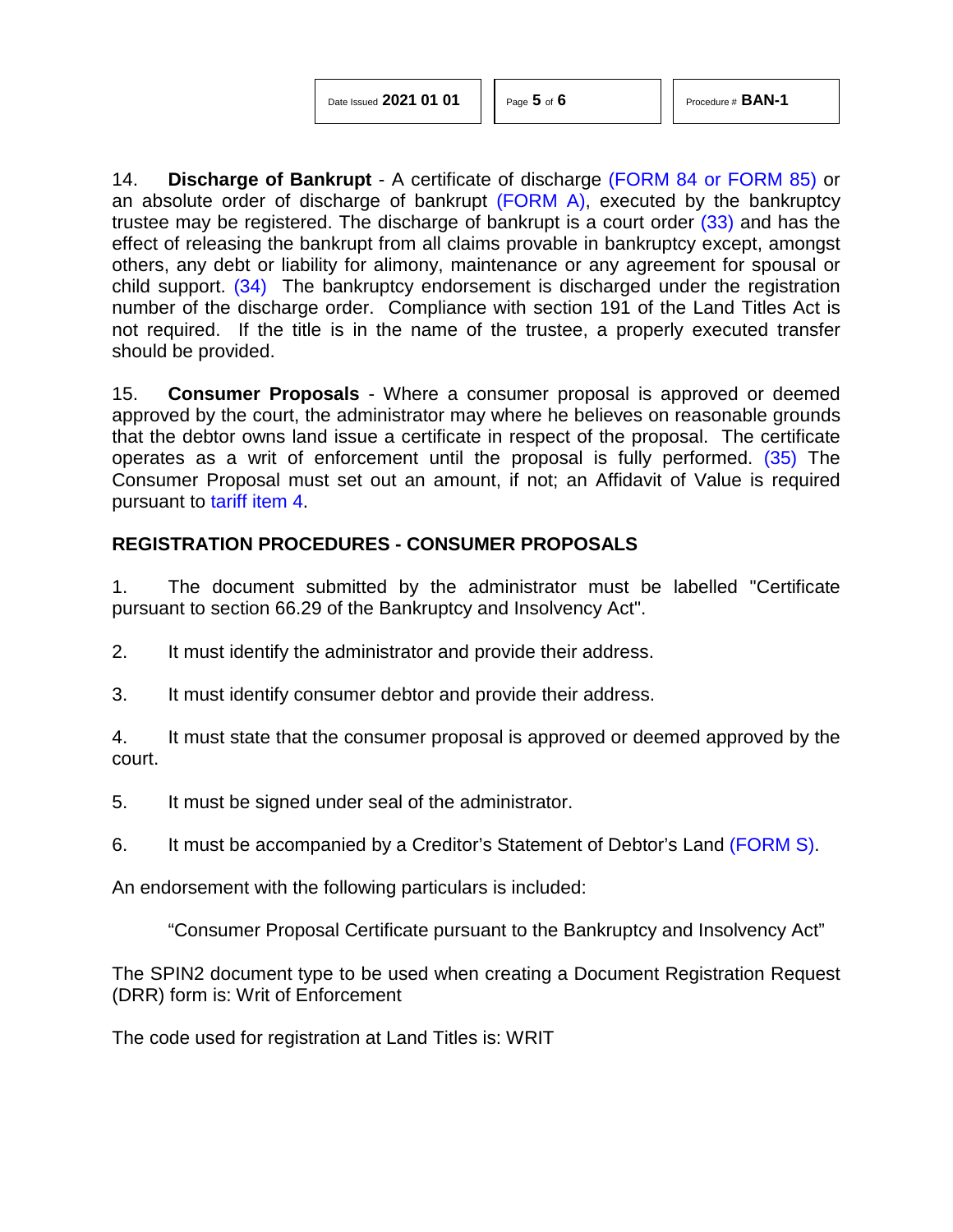## **STATUTE AND CASE REFERENCES**

Statute references are to the Bankruptcy and Insolvency Act, R.S.C. 1985, c. B-3, as amended by S.C. 1992, c. 27.

- <span id="page-5-0"></span>[1.](#page-0-0) s. 5
- <span id="page-5-1"></span>[2.](#page-0-1) s. 12(1)
- <span id="page-5-2"></span>[3.](#page-0-2) s. 12(2)
- <span id="page-5-3"></span>[4.](#page-0-3) s. 13
- <span id="page-5-4"></span>[5.](#page-0-4) s. 183(1)(d)
- <span id="page-5-5"></span>[6.](#page-0-5) s. 184
- <span id="page-5-6"></span>[7.](#page-0-6) s. 43-44, bankruptcy receiving order; s. 49, assignment in bankruptcy
- <span id="page-5-7"></span>[8.](#page-0-7) s. 42
- <span id="page-5-9"></span><span id="page-5-8"></span>[9.](#page-0-8) s. 71(2)
- <span id="page-5-10"></span>[10.](#page-0-9) s. 74(1)
- <span id="page-5-11"></span>[11.](#page-0-10) s. 74(2)
- [12.](#page-0-11) s. 70(1)
- NOTE: execution creditors do not fall within the meaning of secured creditors: *Re Sklar and Sklar; Seiberling Rubber Company of Canada v. Canadian Credit Men's Trust Association* (1958), 26 W.W.R. 529 (Sask. C.A.)
- <span id="page-5-12"></span>[13.](#page-1-0) s. 2(1)
- <span id="page-5-13"></span>[14.](#page-1-1) s. 67
- <span id="page-5-14"></span>[15.](#page-1-2) s. 30(1)(a)
- <span id="page-5-15"></span>[16.](#page-1-3) s. 30(1)(b)
- <span id="page-5-16"></span>[17.](#page-1-4) s. 84
- <span id="page-5-17"></span>[18.](#page-1-5) s. 46(1)
- <span id="page-5-18"></span>[19.](#page-1-6) s. 47(1)
- <span id="page-5-19"></span>[20.](#page-1-7) s. 46(2) and 47(2)
- <span id="page-5-20"></span>[21.](#page-1-8) In *Price Waterhouse Ltd. v. Marathon Realty Co. Ltd.,* [1979] 6 W.W.R. 382 (Man. Q.B.) Hamilton, J. stated at p. 383: "The interim receiver may be authorized to take possession of the property of the debtor but I can find nothing in the Act to suggest that the property of the debtor automatically vests in the interim receiver."
- <span id="page-5-21"></span>[22.](#page-1-9) s. 188
- <span id="page-5-22"></span>[23.](#page-2-0) s. 74(1)
- <span id="page-5-23"></span>[24.](#page-2-1) s. 74(1)
- <span id="page-5-24"></span>[25.](#page-2-2) s. 74(2)
- <span id="page-5-25"></span>[26.](#page-2-3) s. 15
- <span id="page-5-26"></span>[27.](#page-3-0) s. 74(2) and 70(1), *Deloitte Haskins and Sells Limited v. Workers' Compensation Board et al.* (1985), 38 Alta. L.R. (2d) 169 (S.C.C.); *Re Sutton* (1967) 10 C.B.R. 285 (Alta. S.C. In Bankruptcy)
- <span id="page-5-27"></span>[28.](#page-3-1) s. 36
- <span id="page-5-28"></span>[29.](#page-3-2) *In Re White* (1928), 33 O.W.N. 255
- <span id="page-5-30"></span><span id="page-5-29"></span>[30.](#page-3-3) s. 74(3)